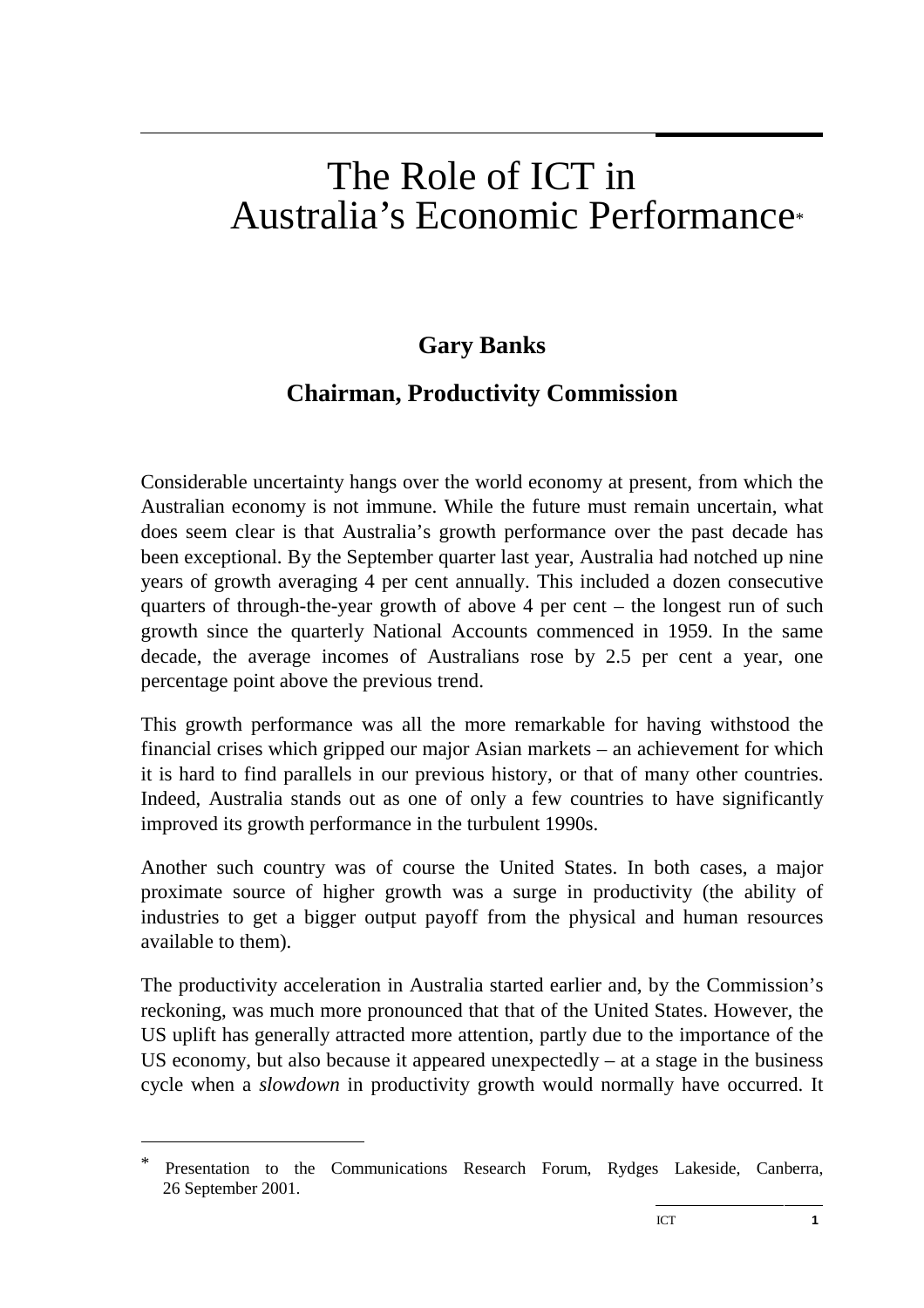also coincided with an acceleration in investment in rapidly advancing information and communication technology (ICT) and the uptake of the Internet.

This has been conflated in popular economic commentary as the 'new economy' phenomenon. The concept is rubbery and has had many expressions. The more respectable versions see developments in ICT as having wrought changes within and among organisations that have allowed key industries to grow faster, and thus the economy as a whole to grow faster and with less vulnerability to inflationary pressure. Some have gone a fair bit further, foreseeing endless growth and the abolition of the business cycle. These more extravagant claims have recently been punctured by the setback in technology stocks and growing signs of economic downturn in the USA. Nevertheless, the linkage of ICT to improved economic performance in the USA remains at centre stage and is generally seen as a positive development for the future of the US economy.

Australia's productivity performance, on the other hand, has been downplayed in some quarters as 'old economy' stuff – holding less hopeful prospects for the future. Despite some initial scepticism it is at least generally recognised that there *has* been a surge in Australia's productivity. And it is now also generally accepted that this has had much to do with the wide-ranging program of microeconomic reform in this country over the past decade and a half. But some have seen this as involving only one-off gains from eliminating waste and inefficiency – a temporary boost to our productivity, lacking the technological drivers needed to sustain the productivity performance of a 'new economy'.

I believe that this interpretation sells our achievements short and is unduly pessimistic about our economic prospects. For one thing, the heightened incentives and disciplines for improved performance are not temporary. The reductions of barriers to competition and removal of impediments to innovation can be expected to have lasting effects on the dynamism of our economy. And, to the extent that the economy has become more flexible and adaptable, its capacity to deal with external shocks in the future will have improved.

Further, recent Commission research has shown that the reforms have not only driven out many sources of inefficiency, they have also provided the motivation – and the capacity – to make effective use of new technologies, including ICT. Indeed, research by Commission staff, soon to be released, finds Australia's growth experience in the 1990s to have more in common with that of the USA than has previously been recognised. It also lends support to the findings of the OECD's own recent international research that it is how effectively the new technologies are *used*, not the extent of their domestic production, which is the dominant source of benefit.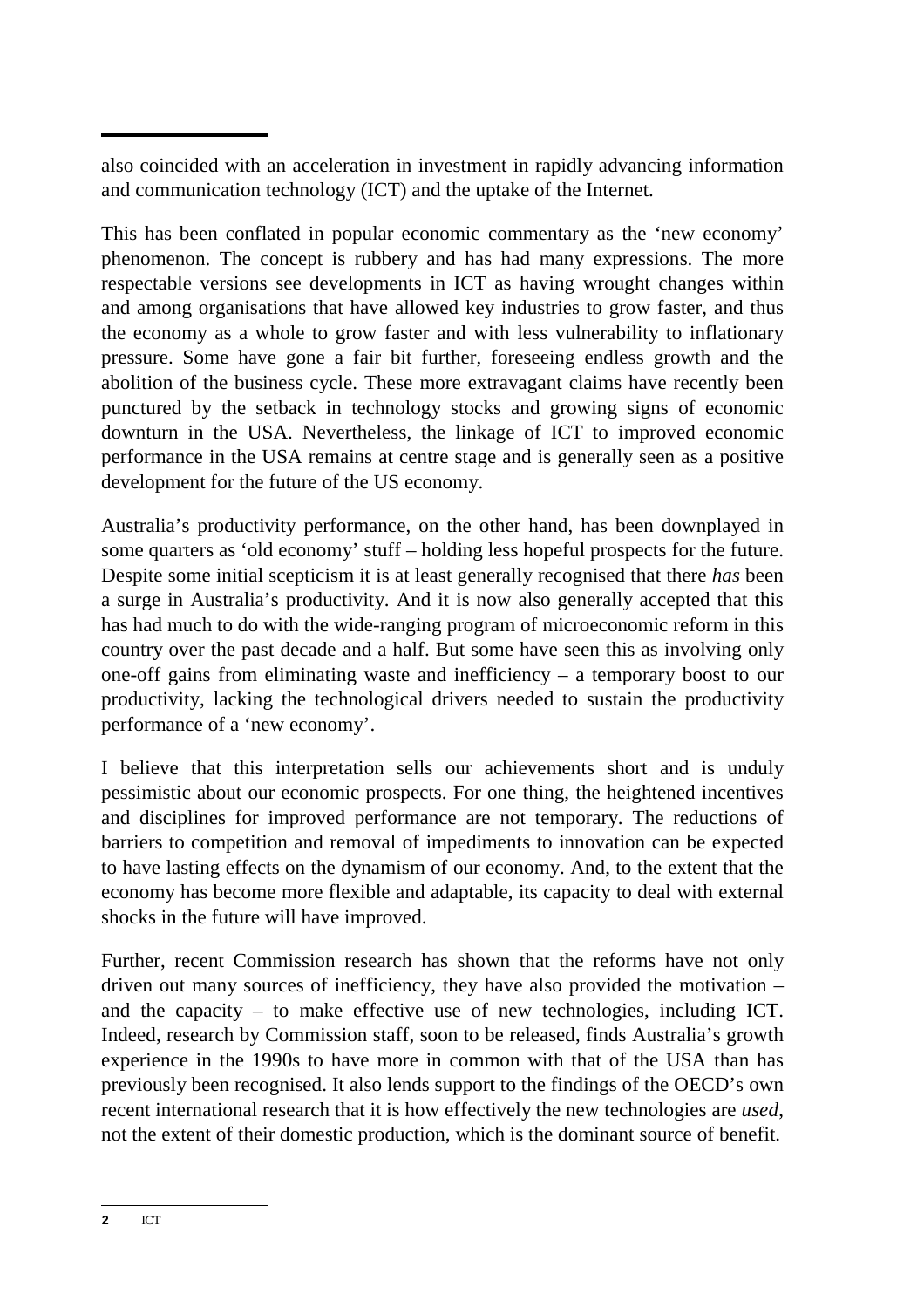# **ICT as an 'enabling technology'**

It doesn't require much imagination to believe that the new ICTs have considerable potential to raise a country's economic performance. At a personal level, we can all think of improvements in our lives that these technologies have brought. The one that first came to mind as I was writing that sentence is the ability to use my plastic EFTPOS card not only to avoid bank queues in Australia, but also foreign exchange queues in countries like France or Italy (which specialise in long ones). Another – more questionable – benefit is the ability of my office to stay continuously in touch with me (by mobile phone) and to keep me topped up with voluminous reading matter (by fax or email).

These random examples point to a defining feature of ICTs, in terms of their potential influence. They constitute what economists call 'general purpose' or 'enabling' technologies. As the names suggest, these are technologies which are of general application; technologies which provide a platform for many other innovations – and hence technologies which can have pervasive economic effects.

According to the eminent Canadian economist, Richard Lipsey (who spoke on these matters at an ANU conference recently) there have been only a dozen enabling technologies developed over the course of human history. And ICTs – more specifically, electronic computers and the internet – are the only enabling technologies to have emerged in the last century.

This interpretation of the role of ICTs is important, because the major waves of accelerated growth through history have generally been related to the introduction, evolution and dissemination of enabling technologies. While the advent of the steam engine fuelled the first industrial revolution in the United Kingdom (1760- 1830), Robert Gordon, from NorthWestern University, attributes the second industrial revolution – the American Golden Age (1913-1972) – to a suite of enabling technologies invented 20 to 50 years before then – including electricity and the internal combustion engine. The interesting question now is whether the ICT revolution is the harbinger of a third industrial revolution.

#### **How ICTs can raise productivity**

The particular contribution of ICTs to economic performance comes from their ability to reduce radically the costs of storing, accessing and exchanging information.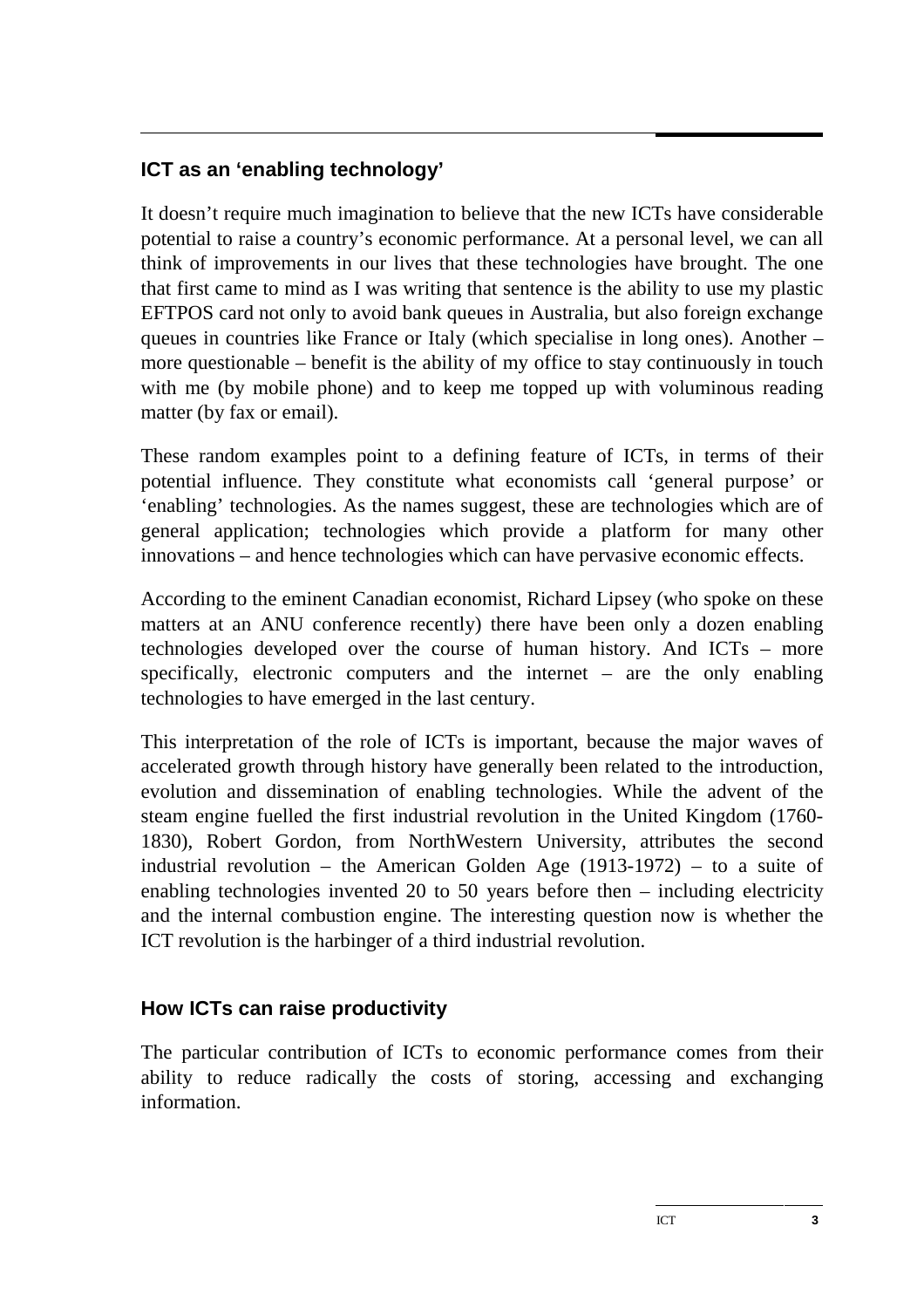Such transaction costs have been estimated by American researchers as amounting to over 40 per cent of the value of national income in that country (North, 1990), so the potential for economic gains from their reduction would seem considerable.

There are a variety of avenues for ongoing efficiency gains. Some involve improved production processes within individual firms. Just as electricity enabled development of the continuous production line processes that Henry Ford used to such effect, the decentralised availability of information through IT allows the reduction of hierarchical structures within firms and greater empowerment and capabilities for work teams and individual workers, who can do their own monitoring and make their own adjustments to production – and reap the rewards through performance-based remuneration systems (themselves IT-based).

ICTs also allow more lean and timely inventory management, as sales data is continuously and accurately monitored and communicated; in turn transforming relations between firms and their suppliers.

ICTs can also transform a firm's relations with its *customers*, providing (among other things) increased scope to tailor products to individual requirements. (It is perhaps not surprising that a pioneer in this area has been an entrant to the IT sector itself – namely Dell.) And consumer sovereignty is enhanced by the ability of consumers to scan markets more quickly and effectively over the phone line – either directly or via the internet.

The internet, an enabling technology in its own right, has dramatically enhanced the efficiency of searching for information of all kinds – not just goods and (proliferating) services, but also investment opportunities and jobs. It is notable that the Commonwealth Government's Job Network, which the Commission is currently reviewing, is the fourth largest online business in Australia. Online job searching can be far more efficient because it can be interactive, is always available, includes more information and avoids labour costs. For example, 7-ELEVEN convenience stores offer job applicants an initial electronic interview, which has improved matching and increased their retention rates. From an economy-wide perspective, better matching should both lower unemployment and increase productivity.

A similar efficiency gain is realised in share portfolio choice, stemming from the informational superiority and low transaction costs of online methods. In the United States, on-line trading already accounts for over one-half of all retail trading in equities and options.

Moreover, the on-line delivery of entertainment and information services can be achieved at an incremental cost to the supplier of close to zero – contrasting with the significant costs of producing and distributing books or CDs or even software.

**<sup>4</sup>** ICT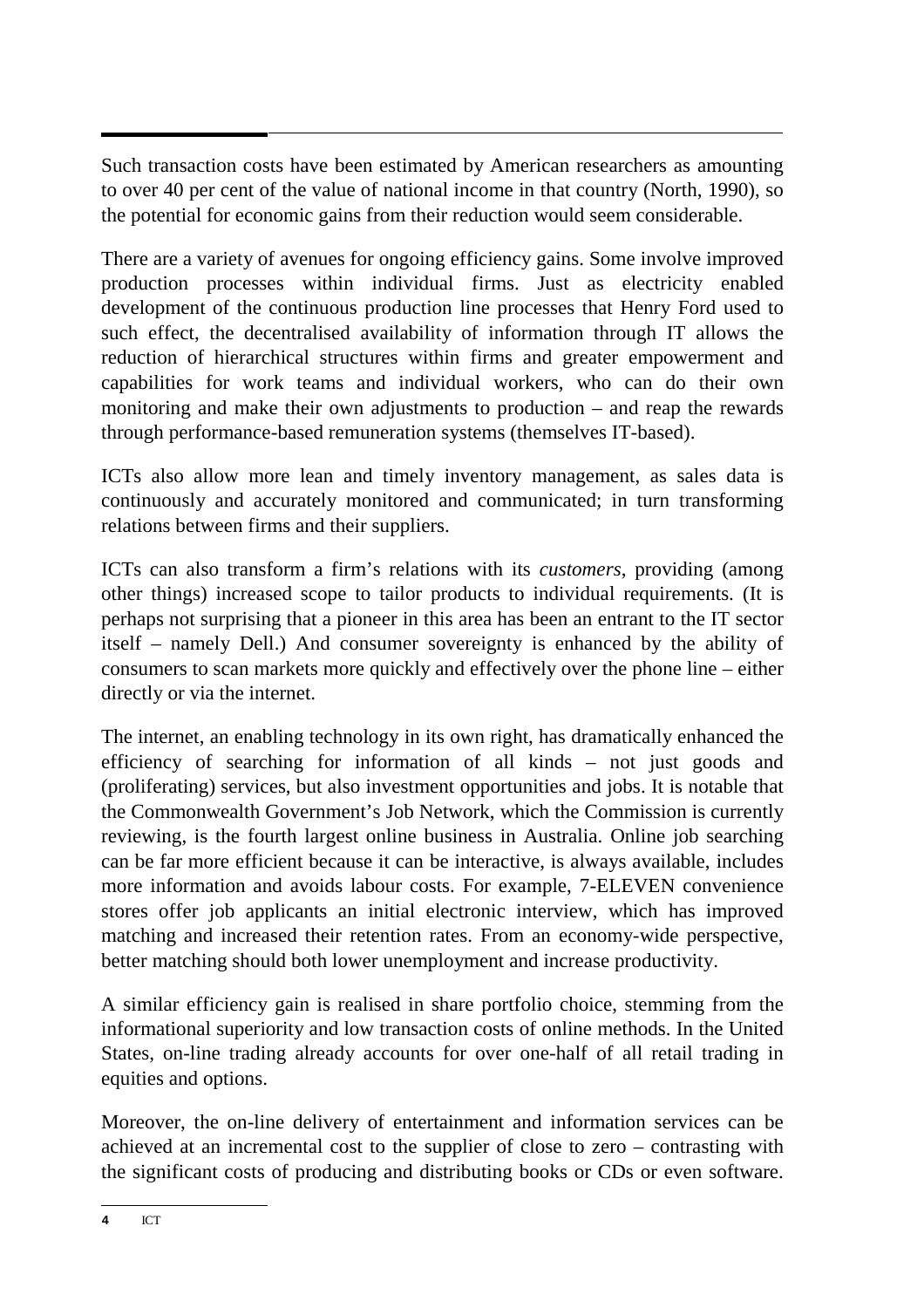This allows new ways of distributing content that become more viable as bandwidth costs plummet. For example, in the UK, YesTV is using British Telecoms DSL service to stream over 1000 Hollywood movies to subscribers. According to a study by Ernst and Young, where people acquire broadband connections, overall demand for content services appears to increase by about 20 per cent.

While these benefits are typically analysed and discussed against the backdrop of the US economy – the technology leader – they are clearly relevant to our own economy as well.

# **Australia is an advanced ICT user**

The average expenditure on ICT goods and services by Australian businesses and households surged in the 1990s. ICT expenditure as a percentage of GDP increased from just under 7 per cent in 1992 to just over 8 per cent in 1997 – well above the OECD average and exceeding even the USA (7.8 per cent). While annual investment growth in ICT through the 1990s, at 15 per cent, was slower than the USA (18 per cent) it was again higher than in many other countries.

Business use of ICTs in Australia, relative to the OECD, is at a "medium to high" level, with three-quarters of all businesses using computers in the workplace, the majority with internet access. In terms of usage of secure web servers for electronic commerce, Australia is number three.

By OECD standards, the use of ICTs by households in Australia also scores well. In 2000, 50 per cent of all Australian households owned computers, comparable to the USA. And internet users as a proportion of the population, at around 30 per cent, is only slightly lower. That said, the proportion of Australian households with internet connections, while on a par with countries like the UK, is significantly lower than in the USA.

A summary index of ICT infrastructure, developed for 55 countries by International Data Corporation, ranks Australia  $8<sup>th</sup>$  in the world, compared to America's  $4<sup>th</sup>$ position (with the Scandinavians on top). Notably, Australia makes it into the top three in computer and internet infrastructure, next to Sweden and Singapore, whereas the USA was ranked tenth in this combined category.

Where Australia is clearly outdone by the United States is in the *production* of ICT equipment. In 1998-99, Australia's ICT sector (equipment and services) accounted for only 4.1 per cent of business sector value added – well below the OECD average and less than half that of the USA as a leading producer of ICT equipment.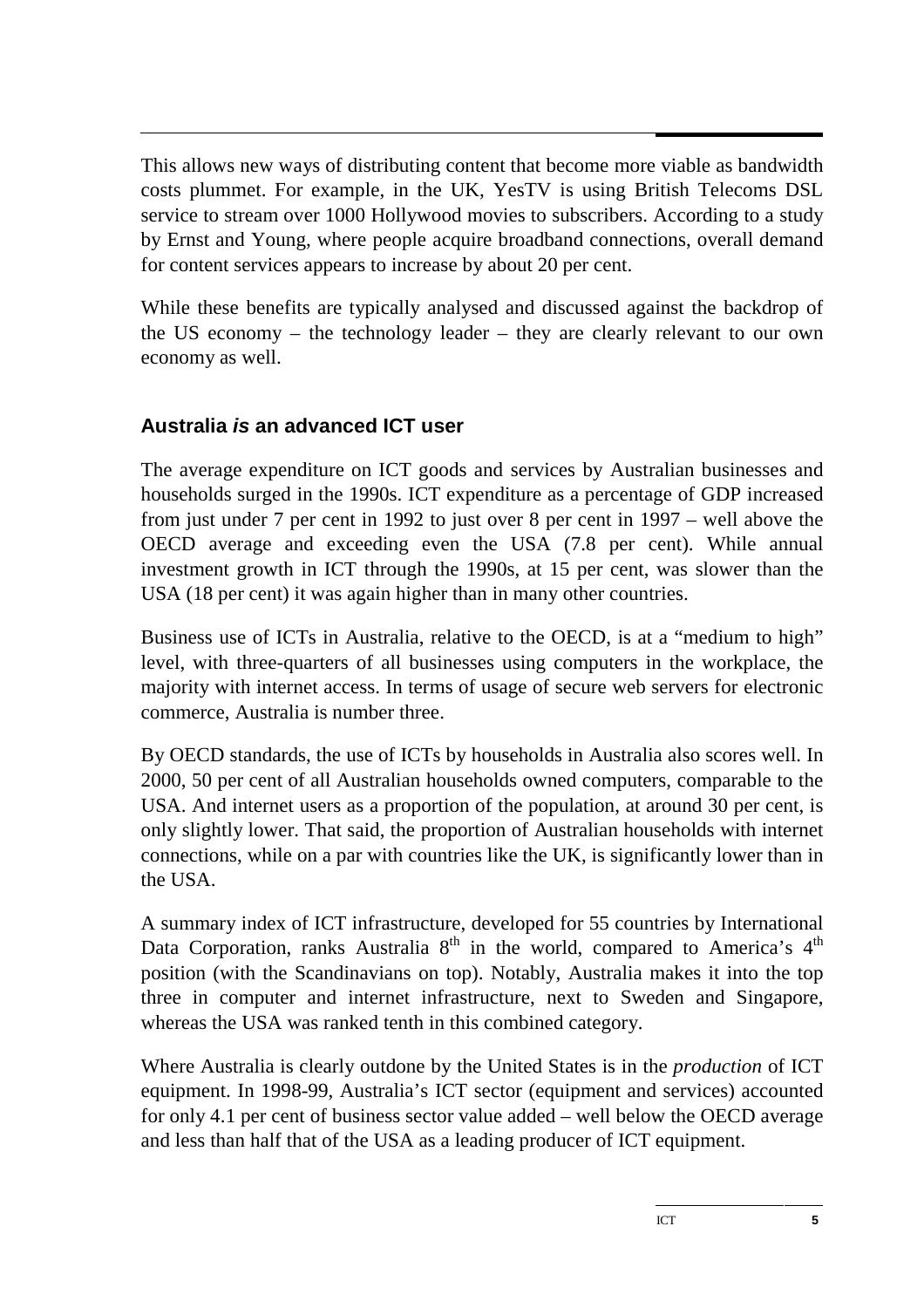#### **Is lack of ICT production a problem?**

Does this matter? The OECD came to the conclusion, in its major cross-country study, *The Growth Project*, that it does not. In its words:

"ICT is important for growth but having an ICT-*producing* sector is not a prerequisite."

The previous discussion of the transforming potential of ICT as an 'enabling technology' would also suggest that it is in achieving effective use of these technologies that many of the gains in efficiency and productivity are to be derived.

This is not to deny that there may be some useful synergies between production and use, or between producers and users of ICT. For example, as Harvard's Michael Porter has argued, sophisticated customers may foster the development of more sophisticated production, and the reverse is also possible.

However such potentialities need to be placed in perspective. As the OECD warns:

"… only few countries will have the necessary comparative advantages to succeed in ICT output."

In its 1998 Inquiry into *Telecommunications Equipment, Systems and Services*, the Commission found that the international pattern of revealed comparative advantage in telecommunications and internet use per inhabitant suggested, if anything, a *negative* correlation between intensity of use and manufacturing capability (IC, 1998, p88-9). International comparisons demonstrate that a country can have thriving and efficient telecommunications *services*, without domestically manufacturing the constituent parts (and vice versa). Australia is of course already an example of such a country.

While at that time, the Goldsworthy Report had advocated government support for ICT production – and semiconductor manufacturers like Intel were playing very hard to get – the Cutler Report was perhaps more prescient in observing that the most important aspect of ICT had shifted to content and information management, away from hardware production.

In the event, the extreme competitiveness within the ICT sector has seen equipment prices fall like a stone since the mid-1990s – and with them the share prices and workforces of some of the leading manufacturers (like Ericson, Lucent, Alcatel and Fujitsu) which have been restructuring and closing down plants. Intel, the icon of the ICT industry, has seen its share price fall by about 65 per cent over the past year.

**<sup>6</sup>** ICT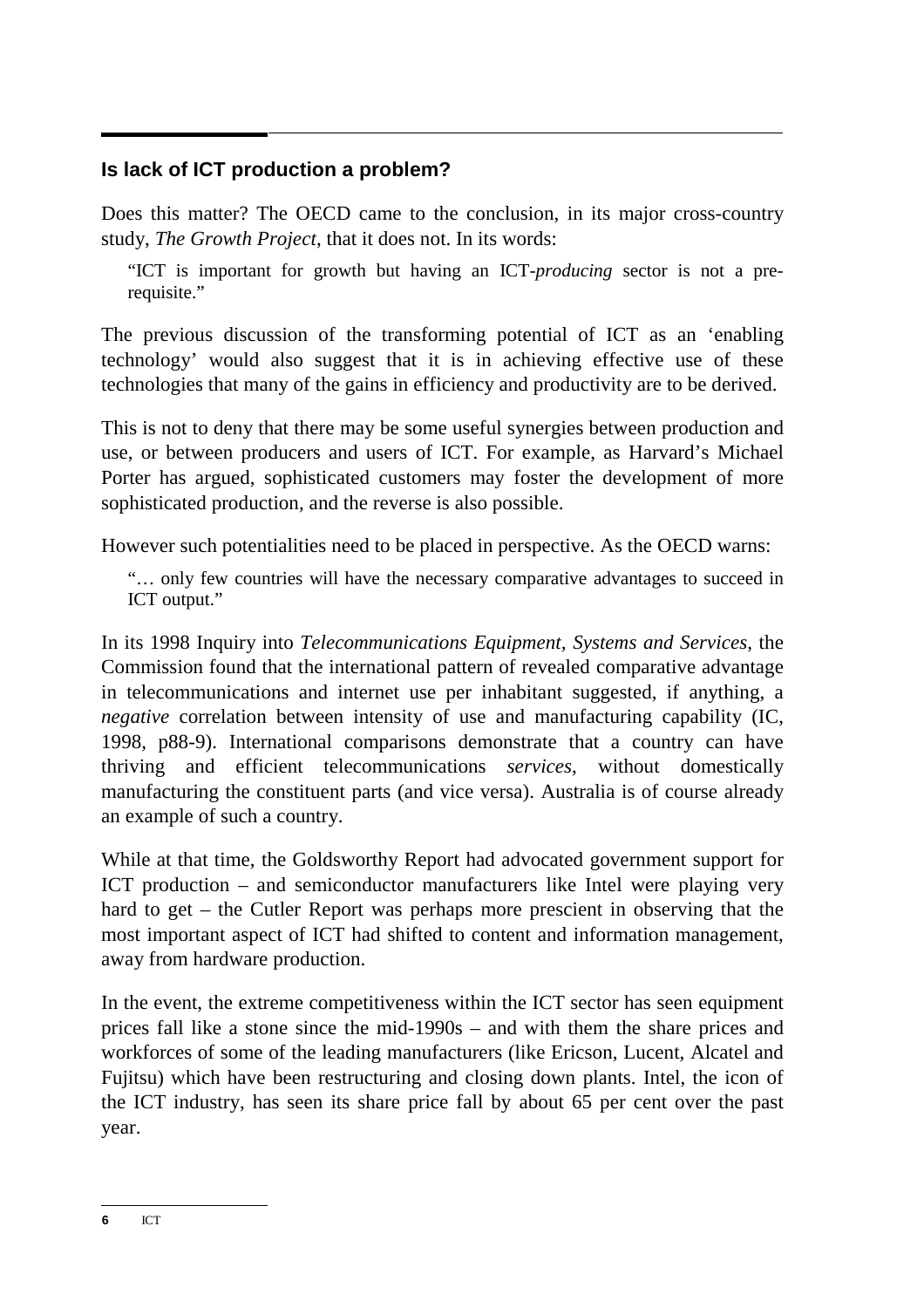The fall in ICT prices has been greatly to Australia's advantage – as a predominantly importing country – helping raise our terms of trade and boosting the real income of Australians. The dramatic fall in ICT prices also helps explain the recent rapid growth in investment in ICT capital goods.

# **Measuring ICT use in productivity performance**

Preoccupation with the manufacturing side of ICT in Australia was given some renewed impetus by the US economic boom. This was fostered by analysis in the USA that attributed a large part of the acceleration in productivity in that country to gains within the ICT sector itself.

However, there is now growing evidence that there has also been an acceleration in productivity in US industries outside the ICT sector – particularly those with more intensive use of ICT.

A forthcoming Commission research paper reveals some parallels between the United States and Australia in the links between ICT use and productivity performance.

For one thing, our research finds a comparable upswing in the use of computers and related equipment in the two countries, reflected in the timing and magnitude of ICT 'capital deepening' (the amount of equipment relative to labour used in production).

It also appears that, in both countries, ICT equipment has been displacing other forms of capital.

The United States productivity acceleration was found to be much smaller than Australia's, when comparable methodologies were used.

Australia's productivity acceleration cannot be attributed to gains in the ICT sector, given the relative insignificance of our IT production. The fact that the productivity surge was stronger than in the USA, however, suggests that any shortfall in an ICT manufacturing contribution was more than outweighed by greater benefits from ICT use than in the USA (perhaps because Australian firms had to 'catch up' to their American counterparts) or because Australia has benefited more from other sources of productivity improvement unrelated to ICT. Determining the relative importance of these requires detailed research into the relevant individual industries, but some early evidence is suggestive.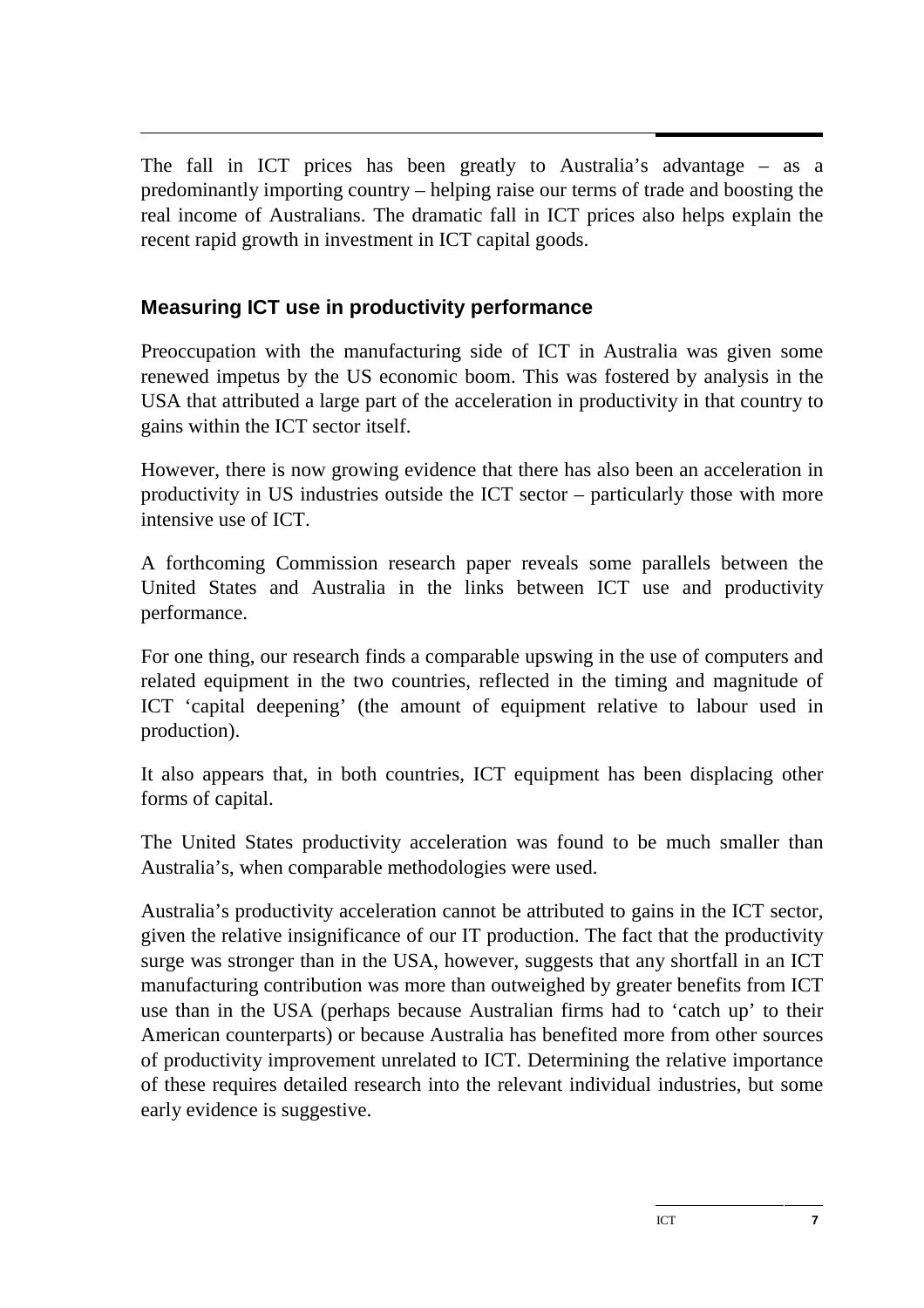# **Complex interactions are involved**

Productivity growth rates estimated by the Commission for Australian industries show the strongest acceleration since 1994 to be in wholesale trade, and finance and insurance, eclipsing the traditional strong performers – including the public utilities in the early post-reform years. The new contributors in Australia have coincided with the better productivity performers in the United States – and they are relatively intensive users of ICT.

The case of wholesale trade is particularly revealing. Its major turnaround in productivity performance in the 1990s – outstripping all other industries – led the Commission to undertake a detailed case study of its experience.

What we found was that IT had indeed facilitated a transformation of wholesaling performance. It wasn't that wholesaling businesses had necessarily gone overboard on IT spending, but their use of  $IT$  – particularly bar-coding and scanning technology which provided accurate electronic records all along the supply chain – had enabled them to streamline their processes, reducing the need for storage and handling. In other words, ICT had facilitated productivity gains through new processes and business restructuring.

These gains did not just happen, however; a precondition for realising the necessary changes that produced them was the greater enterprise flexibility and autonomy that had come from reforms in labour regulation, including through the introduction of split shifts and reduced demarcations.

This accords with the experience of most enabling technologies, which have limited applications and impacts initially, and do not really make their mark until organisational structures and institutional arrangements have been adapted to accommodate them. As Lipsey shows, during this evolutionary process advances are made in the technology itself, new ways of using it are found, and new products emerge that would have been impossible without it.

This is likely to remain the biggest source of economic gains from ICT for some time yet. The authors of an important recent review of US micro studies of IT use noted:

"As computers become cheaper and more powerful, the business value of computers is limited less by computational capability and more by the ability of managers to invent new processes, procedures and organisational structures that leverage this capability." Brynjolfsson & Hitt (2000, p24)

The culmination of this evolutionary process is the potential for spillovers, network economies or so-called 'synchronisation' gains from interactions *among* a critical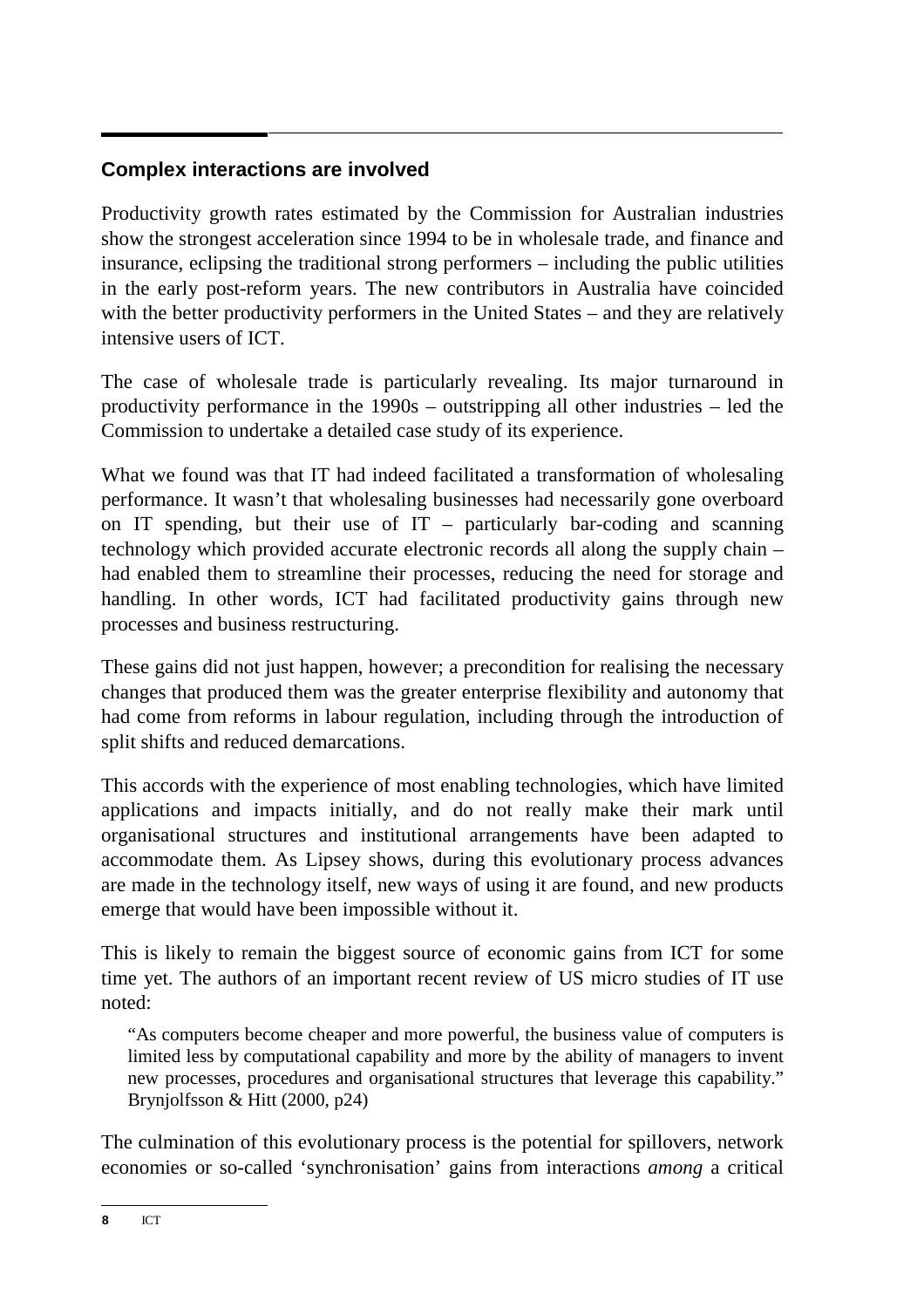mass of users of the technologies. Arguably the most important manifestation of that in ICT is the application of computers to e-commerce, via the internet. As noted, while Australia's ICT investment is still building up to US levels, our ecommerce 'readiness' is among the highest in the world. However, as a recent Goldman Sachs study has concluded, Australia is unlikely to have seen the productivity payoff from e-commerce in its 1990s performance, as the takeoff really only began at the end of the decade. (This is also likely to be the case in the United States.)

In sum, the evidence suggests that Australia, like the USA, has seen a pickup in ICT use which has contributed to its improved productivity performance in the 1990s. The productivity surge in Australia has been considerably stronger than in the USA. This is consistent with a catch-up component triggered by micro-economic reform. While reforms have brought significant efficiency gains unrelated to ICT, such as through better management and work practices, they have also created the incentives and capacity for enterprises to adopt and adapt to the new technologies in ways which appear to have yielded additional gains. The growing extent and sophistication of Australia's use of ICT suggests that, if as seems likely, there is a further wave of productivity gain to be had from e-commerce, Australia is potentially well placed to catch it.

# **Some policy issues in getting the most out of ICT**

That does not mean that there is nothing for policy makers to do. On the contrary, ensuring that Australia can maximise the benefits from the 'ICT Revolution' demands a wide-ranging policy agenda to ensure that Australians have access to new technologies, as well as the incentive and capacity to use them most productively.

There are a host of policy issues to do with removing obstacles to the use of these new technologies posed by redundant laws and regulations, or conversely, preserving and re-casting regulations or social institutions that are affected by the new technologies.

Rules of commerce and other laws formed in a pre e-commerce environment have to be adapted. For example, laws have to be passed that recognise the validity of electronic transactions (as in the *Australian Electronic Transactions Act 1999*). There also needs to be protection of privacy, although this has to be weighted against compliance cost issues and the value that comes from sharing information (for example, in getting better medical or job outcomes). There are complex jurisdictional issues concerning where an illegal act is deemed to have taken place, that affect domestic social regulations and law (such as illegal gambling and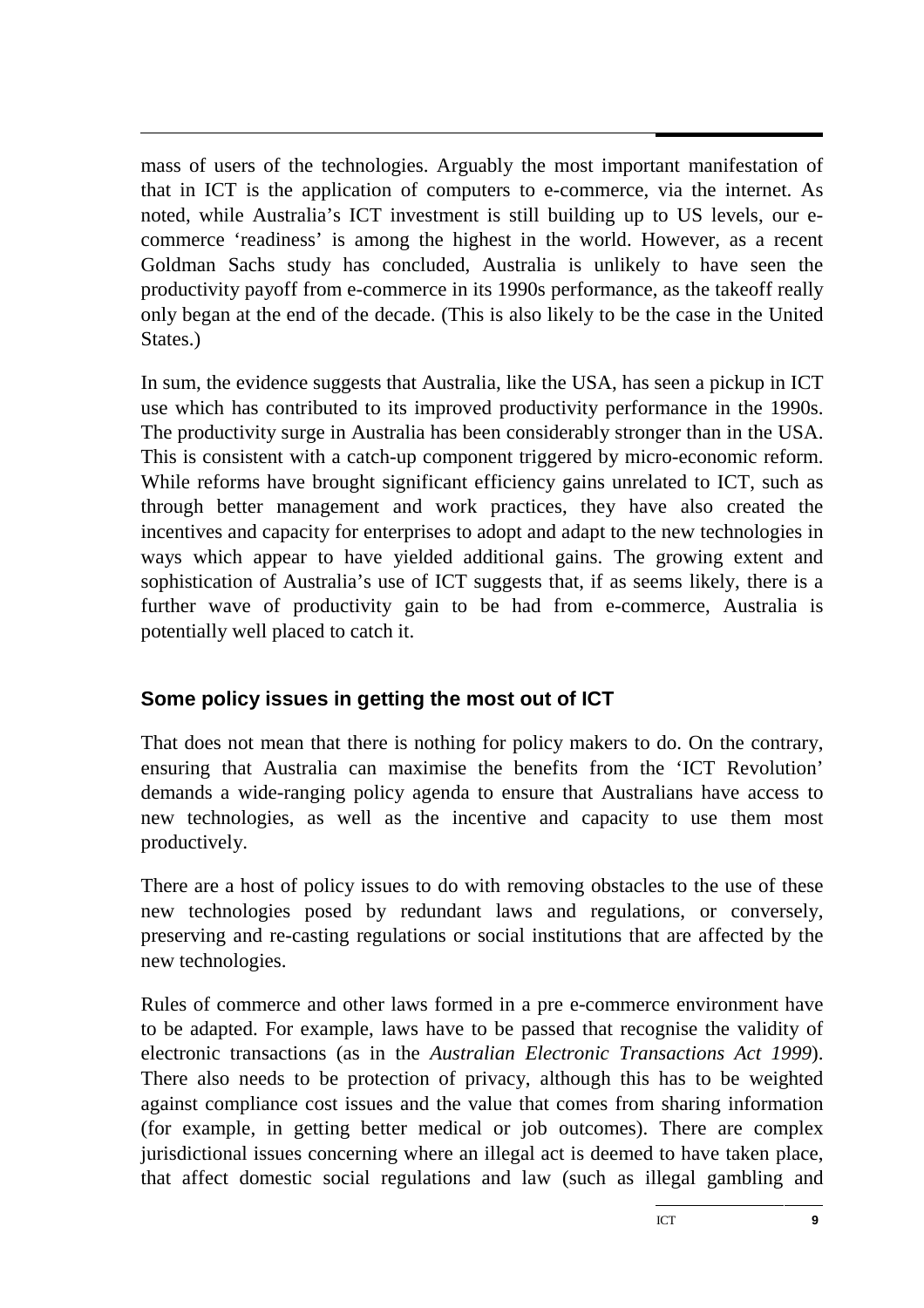defamation). These jurisdictional problems also pose new challenges for consumer protection.

The benefits that stem from near zero cost transmission of information can strike at the property rights of those whose business is selling content —the Napster MP3 saga being a case in point.

Online technologies may also erode efficient broad tax bases. Just as the structure of national economies gravitated towards services in the latter part of the  $20<sup>th</sup>$  century, it is expected that services will increasingly become online and global in the  $21<sup>st</sup>$ century. But whereas many traditional services are readily taxable, it is hard to tax *virtual* services that can be provided from any global jurisdiction with the click of a mouse button.

Inevitably, the technologies raise a plethora of social issues. Just as for other sources of structural change, there is an imperative for a generous safety net for those displaced by change, but also one that assists people back into work through training support and job matching. Similarly, since the technologies are enabling for non-commercial purposes as much as commercial ones, the social issues raised by the 'digital divide' command serious attention.

Governments tend to be particularly active in funding or providing services in information-intensive parts of the economy — such as health, education, social welfare and other community services. Accordingly, effective use by government (or its sponsored agencies) of these emerging technologies may produce very sizeable benefits. For example, MIT in the United States will soon provide all lecture and course notes on its website free of charge — which lowers the cost of accessing key educational materials but also challenges the  $13<sup>th</sup>$  century locationspecific, bricks and mortar model on which most tertiary education is still provided.

A key condition for the dissemination and uptake of ICT is its accessibility and cost. The importance of having low-cost ICT is a good reason for continuing to acquire ICT equipment from the cheapest source. That will mean *importing* much of it, rather than attempting to foster high cost domestic production. (Software and content production appear more suited to Australia, being less dominated by scale effects and more open to exploiting market niches.)

The cost and availability of telecommunications services is obviously a key factor. The degree of competition in the telecommunications market has an important bearing on that. As the OECD observed:

"Countries that moved early to liberalise telecommunications have much lower communications costs and wider diffusion of ICT than countries that were late to take action."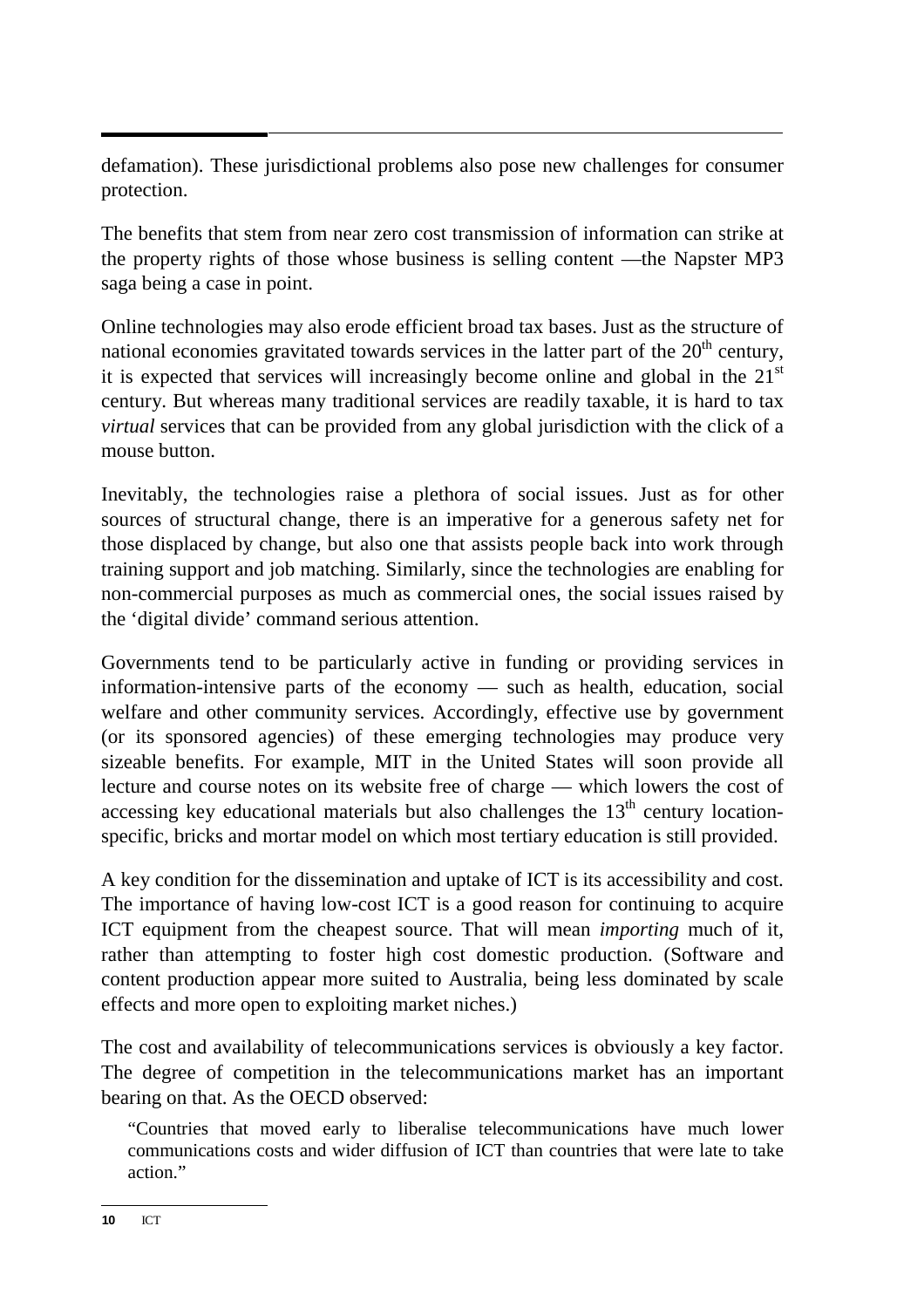International benchmarking research conducted by the Productivity Commission, using prices at June 1999, revealed that Australia ranked about average by international standards. Notwithstanding significant price reductions in Australia, prices in the best performing countries were still 20-40 per cent lower – suggesting significant scope for further reductions. (The Commission has conducted more recent benchmarking research, but that was concerned with assessing price and service differentials between the city and bush across countries – in which respect Australia emerged as one of the better performers.)

Where telecommunications remains dominated by the traditional incumbent, the regulatory environment plays a key role in how effectively competitive pressures can be brought to bear to drive down costs – given natural monopoly and network externality effects.

The appropriateness and effectiveness of Australia's competition regulation of telecommunications has been the subject of a major public inquiry by the Productivity Commission over the past 14 months. Having benefited from extensive feedback and public discussion on our draft report, the final report has just been completed and presented to the Government.

That obviously means that I can't say much about this topic today. What I would like to emphasise, however, is the dual objectives of regulation in this area:

- On the one hand is the well-recognised need to ensure that the market power of Telstra (and in some circumstances other incumbents) cannot be abused – particularly through impeding appropriate access to downstream competitors and the investments and innovations that flow from that.
- On the other hand, however, the Commission has been mindful of the need to ensure that regulatory actions do not compromise incentives to invest in the essential infrastructure on which all else depends.

Getting that balance right is not straightforward, but we see it as critical to achieving efficient outcomes in the longer term that the regulatory framework provides clearer guidance.

The key in this area, as in others, is for regulation to be targeted only at problems that are of sufficient magnitude to warrant incurring the inevitable regulatory costs. Such intervention needs to be as light handed as possible and not divert firms from the search for more cost efficient and innovative ways of conducting their business.

A related issue of particular relevance to ensuring the most effective diffusion and innovative use of ICT is the need for regulatory frameworks not to be unduly prescriptive.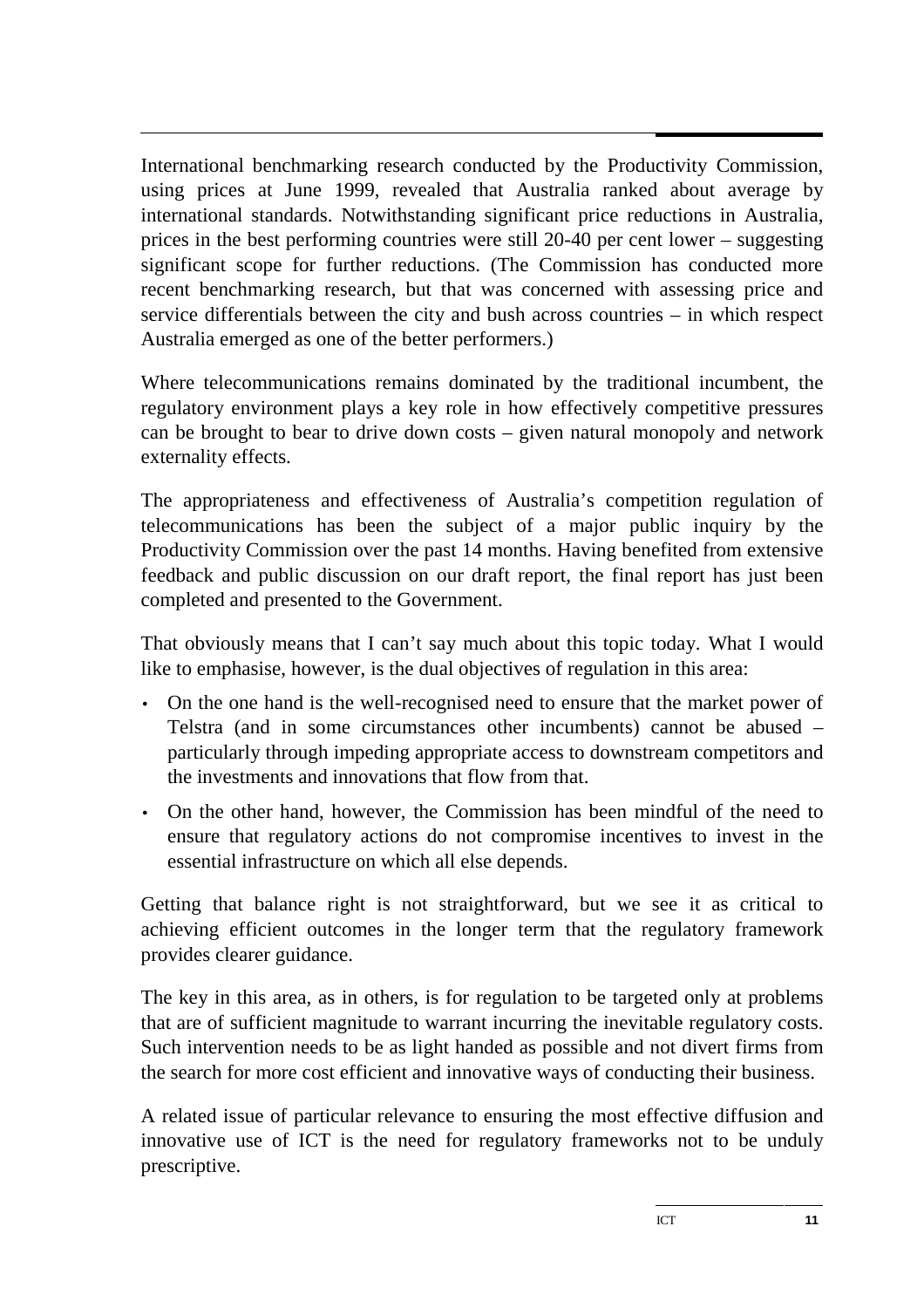With advances in digital technology, telecommunications, broadcasting and the internet are converging rapidly. They are being redefined in terms of what they are, who provides services, and how they are produced and delivered – offering consumers and producers of services enormous opportunities.

It is not possible to predict and describe what direction the digital revolution will take. The directions and speed of convergence are unclear, but the inevitability of continuing change in the media and telecommunications industries is certain.

In such an environment, regulation must be flexible enough to deal with uncertainty and change. And it should not advantage some technologies or producers at the expense of others.

An important implication of convergence is that regulatory regimes that could once remain relatively distinct, now need to be coordinated. The convergence of telecommunications and broadcasting accentuates the pro-competitive emphasis of policy towards the former and the protective pall of regulation that shrouds the latter. Whether this can be sustained seems doubtful, but it was clear to the Commission in its recent inquiry into Broadcasting that attempting to do so could prove costly to the Australian community.

So policy makers need not fear any lack of important challenges! That said, in sketching this broad canvas of policy issues, I should not leave you with the impression that the problems are intrinsically new. To a large extent, the policy agenda is the same agenda that needs pursuing to get the most out of an 'old' economy, in terms of prudent reform of institutions and processes that stifle opportunity. A stable macroeconomy, openness to trade, and building human, social and intellectual capital will remain fundamental policy tenets, even if their particular manifestations differ. The new era also suggests an increasing importance for international negotiation and agreements — representing a natural evolution of the General Agreement on Trade in Services within the WTO, and other international agreements.

History has shown that enabling technologies have much to contribute to the living standards and well being of society. History also tells us, however, that the extent to which particular countries benefit depends critically on their institutional and policy *receptivity*. Australia has already made a substantial investment in enhancing its regulatory environment. And that has delivered significant returns in higher productivity and income growth – including through the more widespread and effective use of ICT. The economic opportunities now being presented by the internet and e-commerce make it imperative that we get on with the job.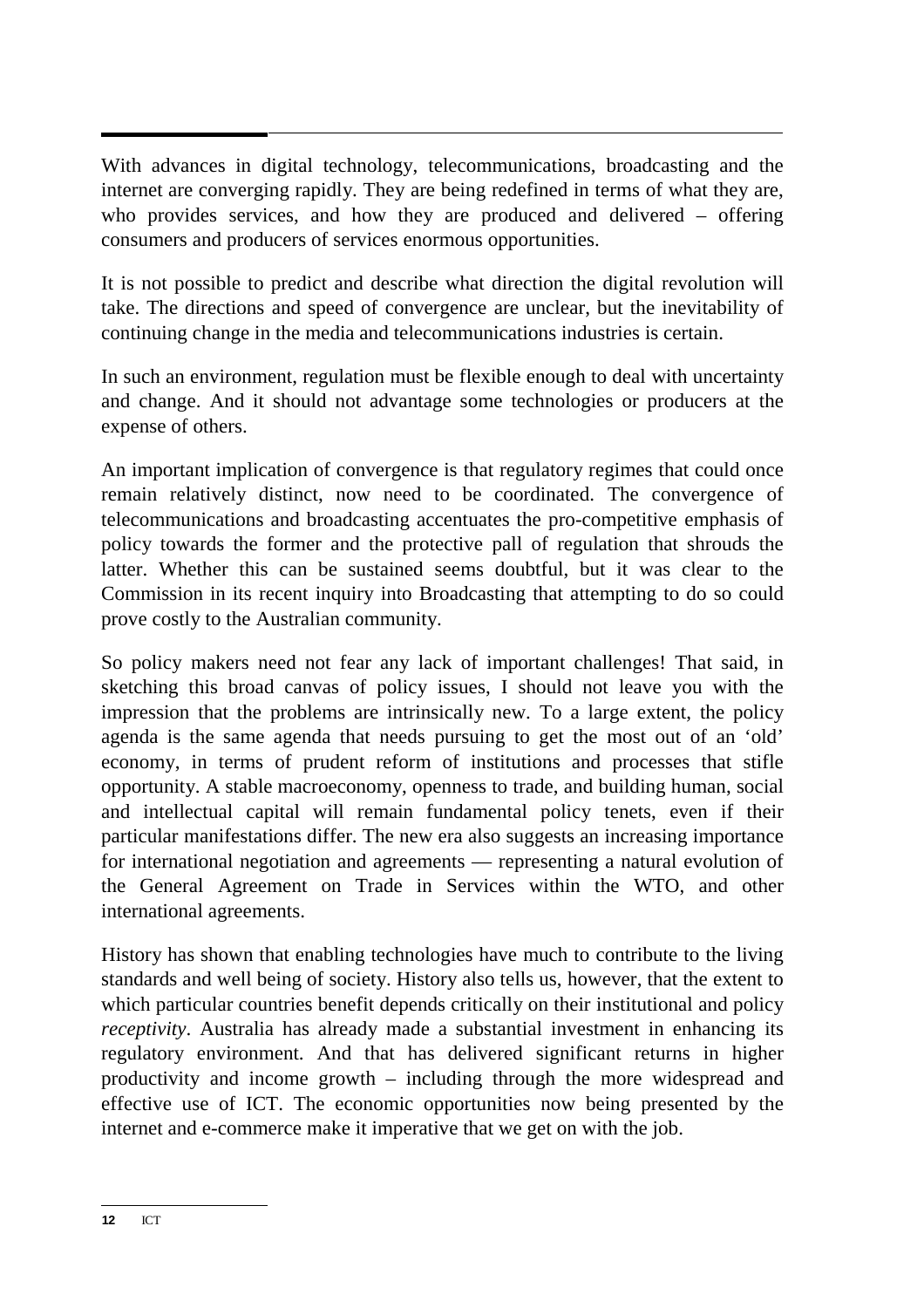# **References**

- Brynjolfsson, E. and Hitt, L. 2000, *Beyond Computation: Information Technology, Organisational Transformation and Business Performance*, Journal of Economic Perspectives, vol. 14, no. 4, Fall.
- Cutler report 1997, *A National Policy Framework for Structural Adjustment within the new Commonwealth of Information*, Report from the Information Policy Advisory Council (Dr Terry Cutler, Chairman) to the Minister for Communications and the Arts.
- Ernst and Young and Cap Gemini Ernst and Young, 2001, *Business Redefined: Connecting Content, Applications and Customers*, Communications Week International, Issue 266, 4 June
- Goldsworthy report, 1997, *The Global Information Economy: the Way Ahead*, Report of the Information Industry Taskforce (Professor A.Goldsworthy, Chairman) to the Minister for Industry, Science and Tourism.
- Gordon, R. J., 2000, *Does the 'New Economy' Measure up to the Great Inventions of the Past?*, NBER Working Paper No. W7833, August 2000.
- Industry Commission 1998, *Telecommunications Equipment, Systems and Services*, Final Inquiry Report, AusInfo, Canberra.
- Lipsey, R. G., 2001, *The New Economy: Theory and Measurement,* Paper prepared for presentation at The  $27<sup>th</sup>$  Pacific Trade and Development Conference, The Australian National University, Canberra, 20-22 August 2001.
- North, D. C., 1990, *Institutions, Institutional Change and Economic Performance,* Cambridge University Press, Cambridge USA.